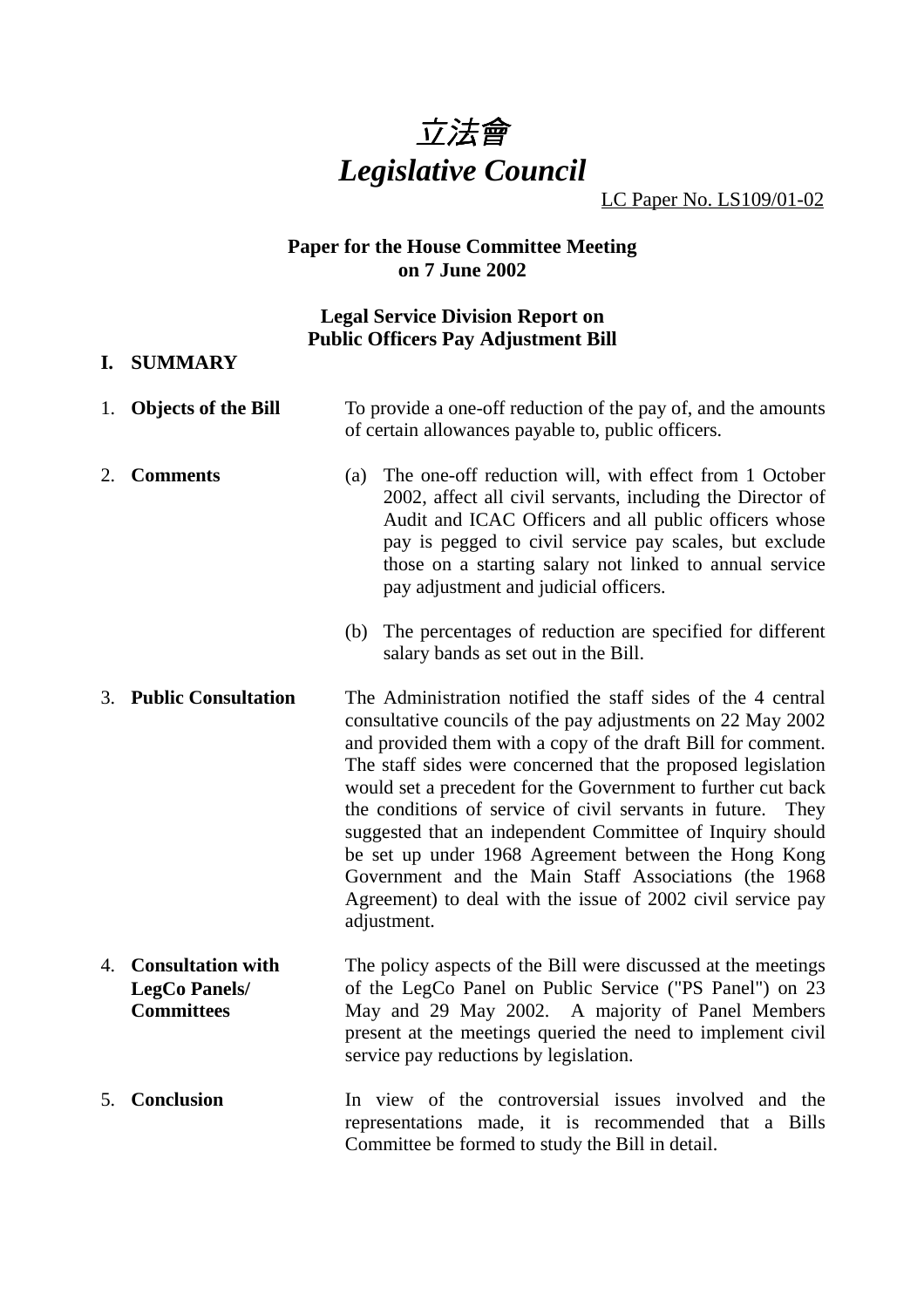# **II. REPORT**

## **Object of the Bill**

To provide for a one-off reduction of the pay of and the amounts of certain allowances payable to public officers.

## **LegCo Brief Reference**

2. CSBCR/PG/4-085-001/30-3 Pt 4 issued by the Civil Service Bureau dated 22 May 2002.

### **Date of First Reading**

3. 5 June 2002.

### **Comments**

4. The Bill essentially seeks to reduce the pay of civil servants pertaining to the points on the civil service pay scales and the ICAC Pay Scale and other public officers whose pay is determined or adjusted in accordance with or by reference to the civil service pay scale by the percentages specified in the Bill. It also seeks to reduce the rate of salary payable to the Director of Audit. Similarly, the pay of public officers who are not civil servants or ICAC officers but whose pay is determined or adjusted in accordance with or by reference to a civil service pay scale or ICAC Pay Scale is also reduced.

5. One particular aspect of the Bill is that it seeks to provide for an interpretation of the employment relationship between public officers and the Government so as to allow the proposed reduction. Clause 9 provides that contracts of employment of public officers are to be read as expressly authorizing the adjustments to pay and amount of the allowances made by the Bill. However, clause 8 provides that the adjustments made by the Bill to the pay and amounts of allowances payable to public officers do not prohibit or affect any adjustment to the pay or the adjustment of allowances payable to public officers after 1 October 2002.

6. An exemption is made with respect to the remuneration of public officers who is remunerated on a starting salary which is not linked to the annual civil service pay adjustment and judicial officers (clause 10). The list of exempted public officers and allowances may be amended by the Chief Executive in Council by notice published in the Gazette.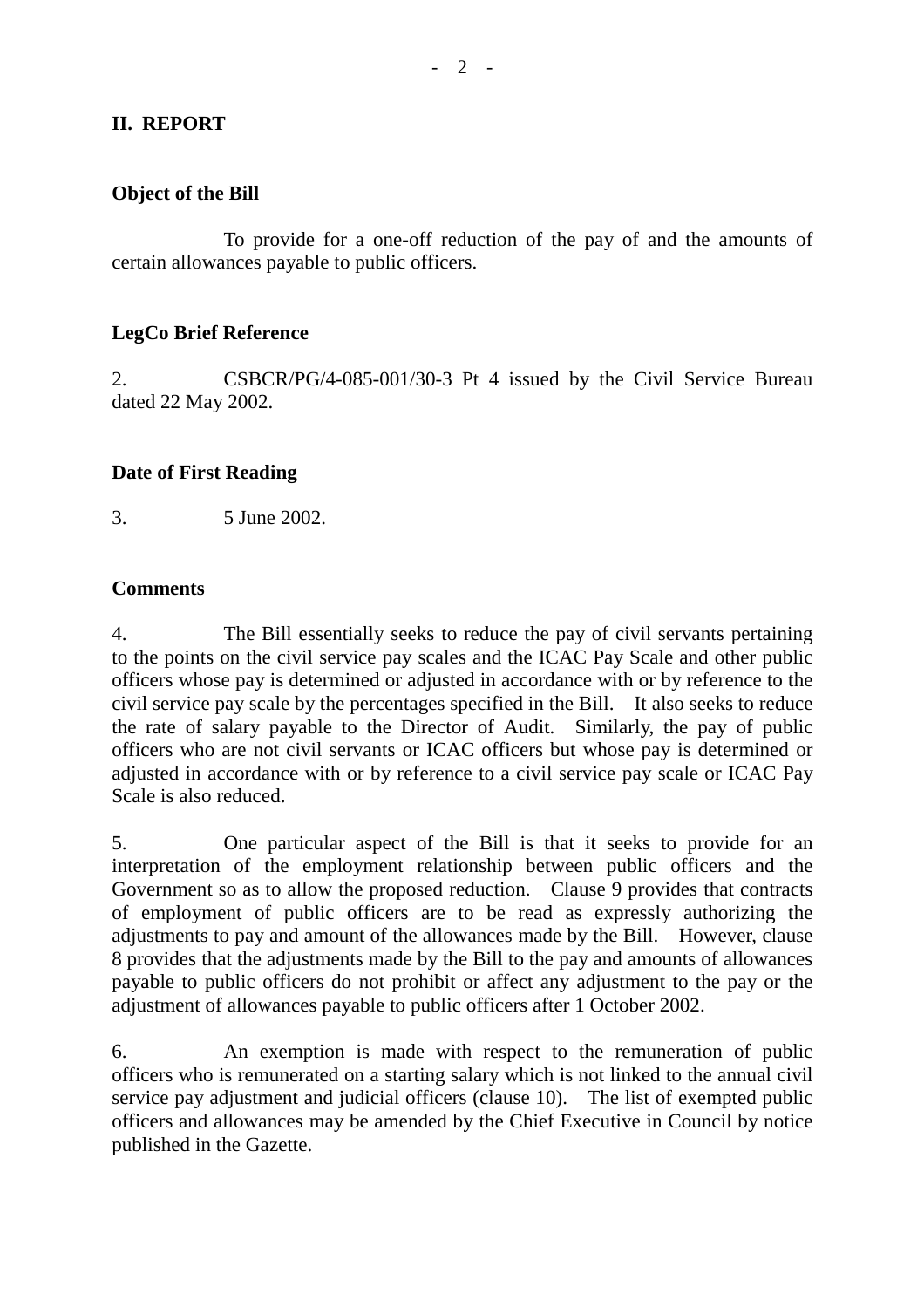## **Public consultation**

7. The Administration notified the staff sides of the 4 central consultative councils of the pay adjustments on 22 May 2002 and provided them with a copy of the draft Bill for comment. The 4 central consultative councils are:-

- (a) Senior Civil Service Council,
- (b) Model Scale One Consultative Council,
- (c) Disciplined Services Consultative Council, and
- (d) Police Force Council.

## **Consultation with LegCo Panels/Committees**

8. At the LegCo Panel on Public Service ("PS Panel") meetings on 23 May and 29 May 2002, Members noted the strong objection raised by the 4 central staff consultative councils and 7 major civil service unions to the Administration's proposal to implement civil service pay reduction by legislation.

9. While the Panel Members had no objection to a civil service pay reduction in accordance with the findings of the Pay Trend Survey, they expressed concerns over -

- (a) the need to implement civil service pay reduction by legislation;
- (b) whether there are other feasible options to implement the pay reduction, e.g. by using the existing mechanism provided under the 1968 Agreement or the variation clause in the Memorandum on Conditions of Service (MCOS) applicable to civil servants;
- (c) whether the variation clause in MCOS applicable to civil servants is not sufficient for enabling the Government to reduce the pay of civil servants, as claimed by the Administration; if not, whether this means that there is no legal basis for the Government to reduce the pay of civil servants, and whether such reduction in pay would contravene Article 100 of the Basic Law;
- (d) whether the implementation of civil service pay reduction by legislation would deprive civil servants of the right to claim for compensation, damages or other remedies; and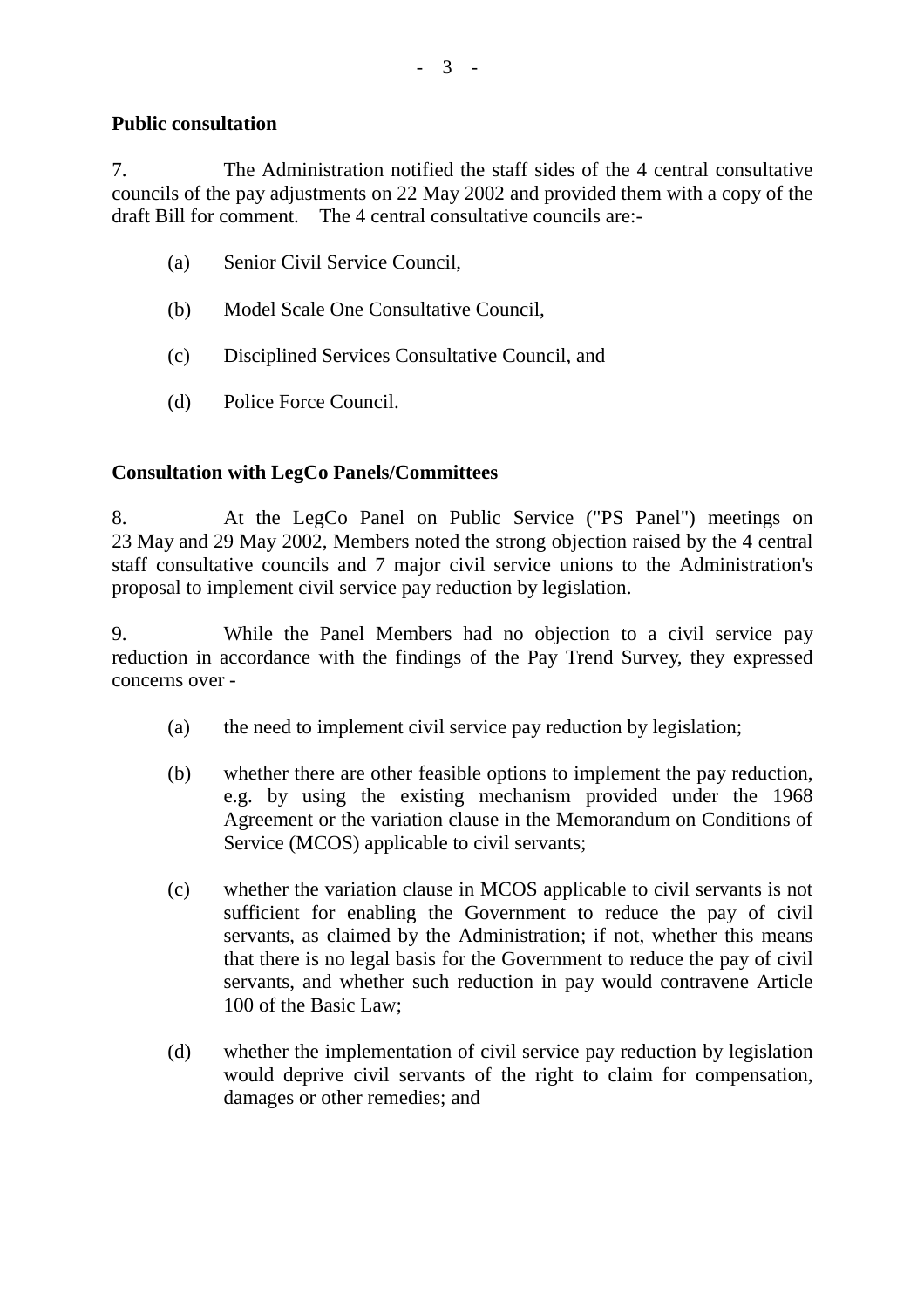(e) whether it is more appropriate for the court than the legislature to deal with the contractual disputes between the Government and civil servants on the issue of pay adjustment.

10. A majority of the PS Panel Members queried the need to implement civil service pay reduction by legislation.

### **Conclusion**

11. In view of the controversial issues involved and the representations made by various sectors, it is recommended that a Bills Committee be formed to study the Bill in detail.

12. The Legal Service Division is seeking clarifications from the Administration on certain technical aspects of the Bill and will report to Members in due course (as per attached letter).

Prepared by

CHENG Kit-yee Kitty Assistant Legal Adviser Legislative Council Secretariat 3 June 2002

Encl.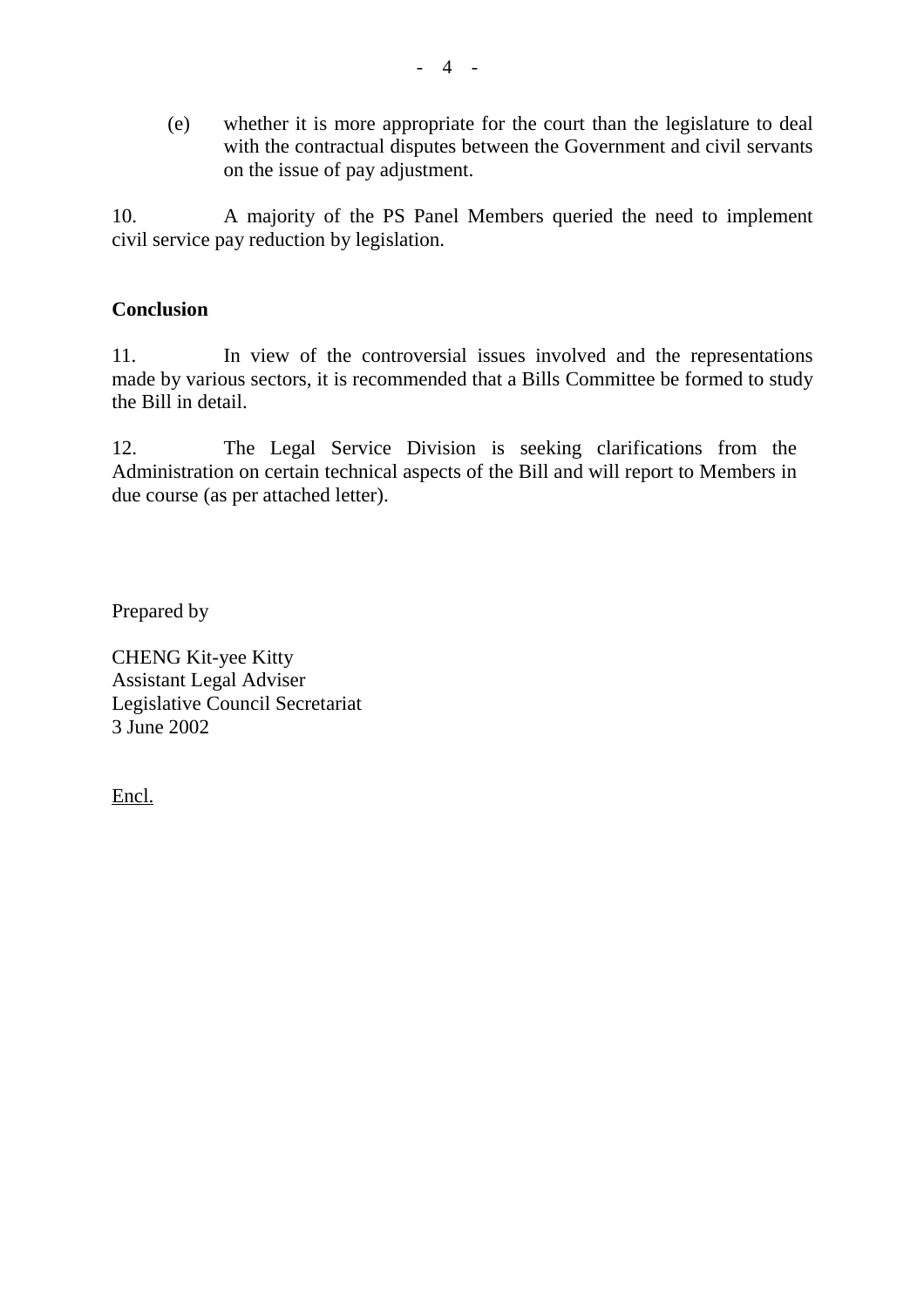LS/B/30/01-02 2869 9457 2877 5029

Mrs Jessie TING By Fax (2868 5069) and By Post Deputy Secretary for Civil Service Civil Service Bureau 5 June 2002 10/F, West Wing Central Government Offices 11 Ice House Street Central, Hong Kong

Dear Mrs TING,

#### **Public Officers Pay Adjustment Bill**

I am in the course of scrutinizing the legal and procedural aspects of the above Bill on behalf of Members and would be pleased if you could clarify the following questions:-

(a) Part 3

Please clarify the meaning of "public officers" in the Bill. Is it possible to provide a list of the "public officers (not being a civil servant or ICAC officer)" referred to in clause 5 of the Bill?

(b) Clause 9

Clause 9 provides that the contracts of employment of public officers are to be read as expressly authorizing the adjustments to pay and the amounts of the allowances made by the Bill.

It seems that the effect of clause 9 is that the legislation will retrospectively impute an intention to a party of an employment contract (i.e. a public officer) that this was what he or she intended at the time the employment contract was entered into. I appreciate that it is not uncommon to enact a legislative provision to override the intention of contracting parties, for example, sections 50(1), 51(1) and 115A(1) of the Landlord and Tenant (Consolidation) Ordinance (Cap. 7) and section 42(1) of the Employees' Compensation Ordinance (Cap. 282) (copies enclosed). Could the Administration supply examples where a legislative provision is made to re-interpret the intention of contracting parties?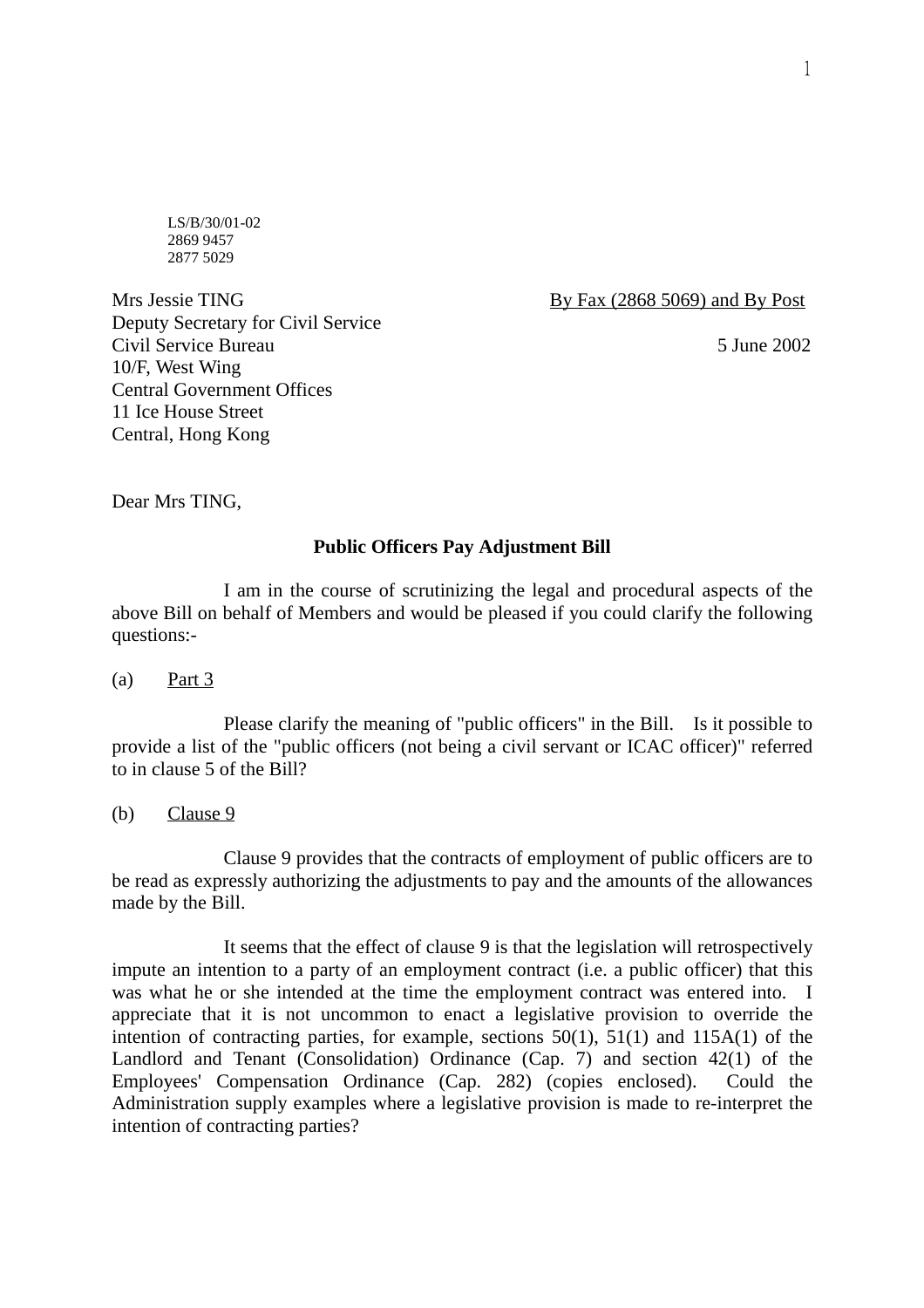#### (c) Clause10

By virtue of clause 10 and paragraph 1 of Schedule 3, the Bill does not apply to the pay of the public officers who are remunerated on a salary, being a starting salary, that is not linked to the annual civil service pay adjustment.

According to your LegCo Brief issued on 22 May 2002, "[a]n appointee recruited in a particular year on the delinked starting salary will remain on that salary until he qualifies for an increment after which he will join the respective pay scale and move along the adjusted scale in subsequent years. As a result of this delinking arrangement, any adjustment to the civil service pay scales, whether positive or negative, will not apply to the starting salaries. When these officers eventually join the adjusted pay scale, their pay level will thereupon reflect the effect of the pay reduction." (para. 17, p.6)

Is it then correct to say that public officers who are recruited on a delinked starting salary will not be affected by any adjustment of pay provided by the present Bill in any event until they qualify for an increment? Please explain the purpose for which such specific exemption is made in the Bill for these public officers.

(d) Clauses 8 and 11

Clause 8 provides that the adjustments made by the Bill do not prohibit or affect any adjustment made after 1 October 2002.

How would this apply in the case where subsequently the Chief Executive in Council amends Schedule 3, thereby bringing any exempted person within the proposed adjustment? Would such an adjustment by way of removal of the exemption be regarded as an adjustment now proposed by the Bill or as an adjustment made after 1 October 2002? Would the power of the Chief Executive in Council under clause 11 be subject to any expiry date?

Please let me have a reply in both languages as soon as possible.

Yours sincerely,

(Kitty CHENG) Assistant Legal Adviser

Encl.

c.c. LA  $CAS(1)5$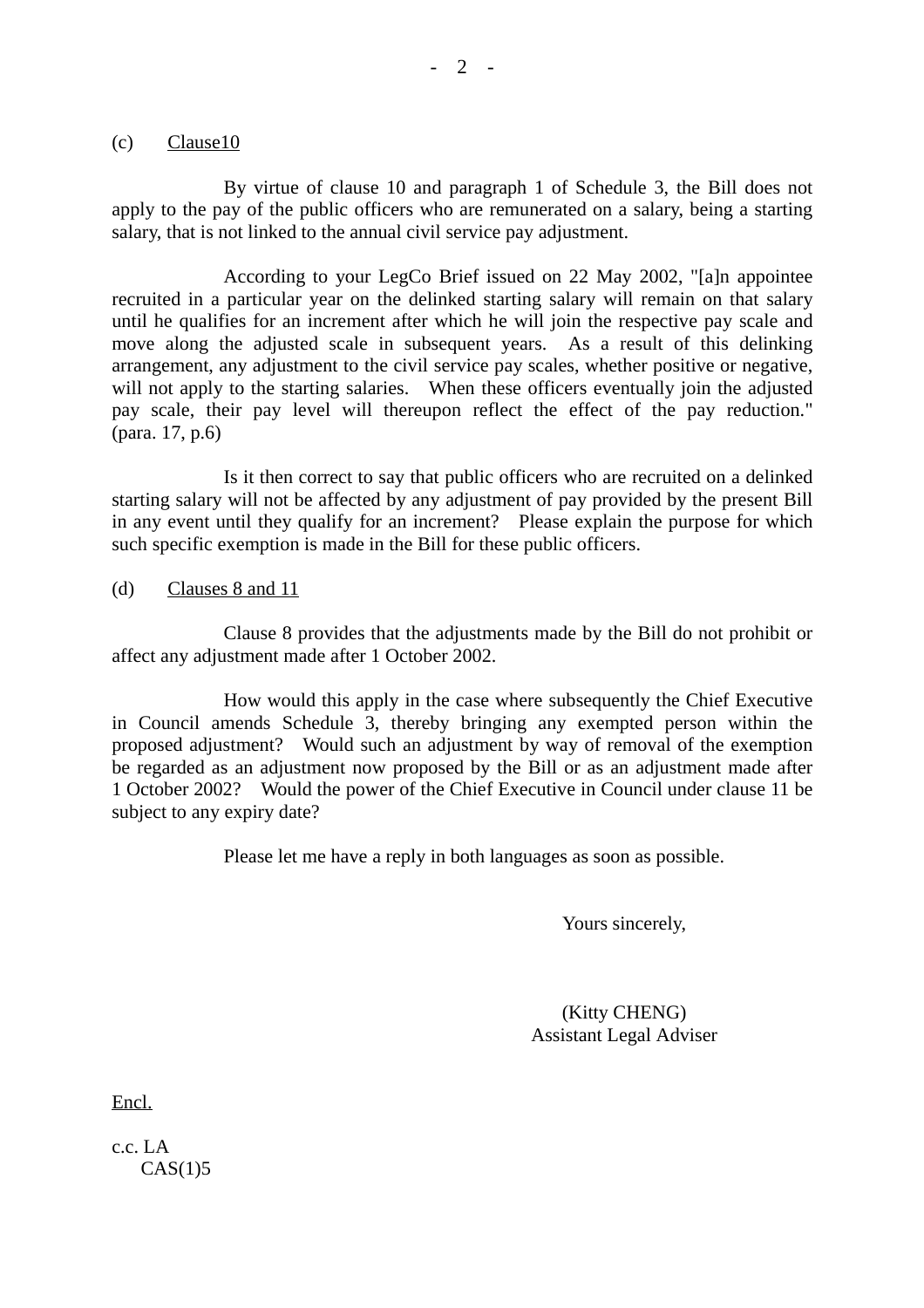| Chapter: 7 |      | Title: | LANDLORD AND TENANT<br>(CONSOLIDATION)<br>ORDINANCE | Gazette Number: | 29 of 1998; 44 of 2000 |
|------------|------|--------|-----------------------------------------------------|-----------------|------------------------|
| Section:   | - 50 |        | Heading: Application                                | Version Date:   | 01/07/1997             |

Remarks:

Adaptation amendments retroactively made - see 29 of 1998 s. 105; 44 of 2000 s. 3

(1) Subject to subsection (6), this Part applies to every domestic tenancy and domestic sub-tenancy of post-war premises, whether the same was effected orally or in writing and notwithstanding any provision in such tenancy or sub-tenancy, including any provision purporting generally or specifically to exclude this Part. (Amended 29 of 1983 s. 11)

(2) For the purposes of this section, "post-war premises" (戰後處所) means premises to which Part I does not apply by virtue of section 3(1)(a). (Replaced 29 of 1983 s. 11)

(3) The burden of proving that premises in a building are not post-war premises shall lie on the person so asserting; and a copy of a written permit of the Building Authority to occupy a building shall be prima facie evidence that premises in that building are not post-war if the permit purports to have been issued prior to 17 August 1945. (Amended 29 of 1983 s. 11)

(4) (a) The benefits and protection afforded by this Part shall, in any tenancy or sub-tenancy to which it applies, be available to the widow, widower, mother, father or any daughter or son over the age of 18 years of the tenant or sub-tenant, as the case may be, where she or he was residing with the tenant or sub-tenant at the time of his or her death, and for the purposes of this Part references to tenant or sub-tenant shall, except in this subsection, be deemed to include a reference to such widow, widower, mother, father, daughter or son. (Amended 29 of 1983 s. 11; 40 of 1984 s. 14)

(b) Only one person mentioned in paragraph (a) shall be entitled to the benefits and protection of this Part at one time and, in default of agreement by those persons, the Tribunal shall nominate that person on such grounds as appears to it to be just and equitable. (Added 29 of 1983 s. 11)

(c) The benefits and protection afforded by this Part shall not be available to a personal representative of a deceased tenant or sub-tenant or, notwithstanding any will or the law of

succession on intestacy, any other person who is not a person mentioned in paragraph (a) as entitled to those benefits or that protection. (Added 40 of 1984 s. 14)

(5) (Repealed 6 of 1980 s. 3)

(6) This Part shall not apply to the following-

(a) a tenancy or sub-tenancy-

- (i) of premises to which Part I applies; or
- (ii) of premises in respect of which there is in existence an order under section 4; (Replaced 24 of

1980 s. 2. Amended 29 of 1983 s. 11)

(b) a tenancy or sub-tenancy of land unbuilt on;

(c) a tenancy or sub-tenancy of agricultural land, which expression shall have the meaning assigned to it by section 36 of the Rating Ordinance (Cap 116), including such a tenancy or sub-tenancy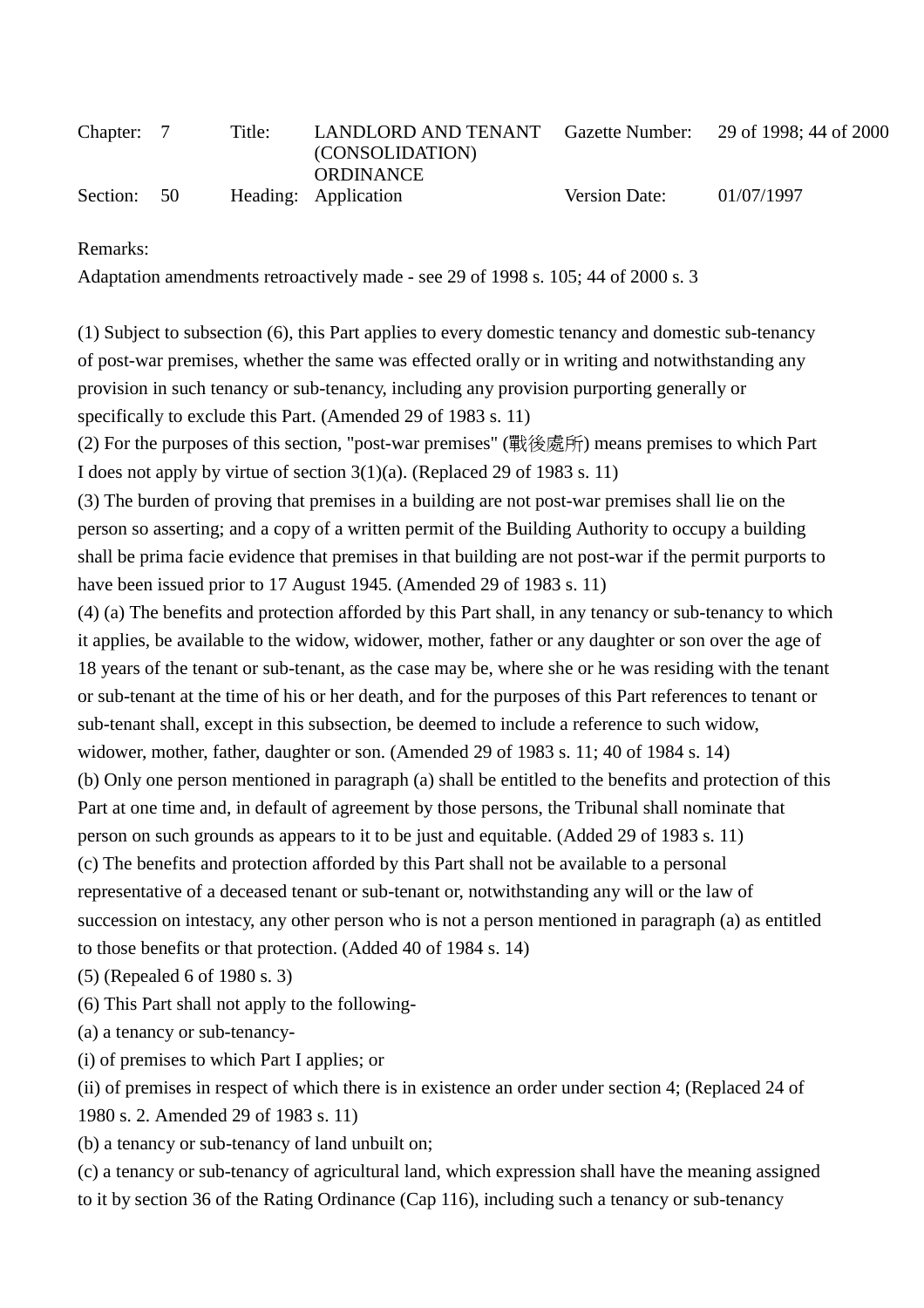where there is on the land a dwelling house occupied by persons working the land;

(d) a tenancy or sub-tenancy where the landlord or principal tenant is the employer and the tenant or sub-tenant is the employee in possession of the premises in accordance with the terms and conditions of his employment, being terms and conditions which require him to vacate the accommodation on ceasing to be so employed;

(e) a tenancy held from the Government, the Hong Kong Housing Authority, the Hong Kong Housing Society or the Hong Kong Settlers Housing Corporation Limited, or a sub-tenancy created out of such a tenancy; (Amended 52 of 1981 s. 2; 53 of 1993 s. 19; 29 of 1998 s. 105)

(f)-(g) (Repealed 76 of 1981 s. 32)

(h) (Repealed 29 of 1983 s. 11)

(i)-(k) (Repealed 6 of 1980 s. 3)

(l) a tenancy or sub-tenancy of any premises in a building in respect of which an appropriate certificate was first issued or which premises were completed or substantially rebuilt on or after 19 June 1981; and, for the purposes of this paragraph, "appropriate certificate" (適當證明書) means- (i) an occupation permit, including a temporary occupation permit, issued by the Building Authority under section 21 (2) of the Buildings Ordinance (Cap 123); or

(ii) where section 21 of the Buildings Ordinance (Cap 123) does not apply to the premises by virtue of the Buildings Ordinance (Application to the New Territories) Ordinance (Cap 322 1964 Ed.) or the Buildings Ordinance (Application to the New Territories) Ordinance (Cap 121), a certificate issued by the Director of Lands, or any person authorized by him, certifying that the premises are complete; or (Amended L.N. 370 of 1981; L.N. 76 of 1982; L.N. 94 of 1986; 60 of 1987 s. 14; L.N. 291 of 1993)

(iii) where section 21 of the Buildings Ordinance (Cap 123) does not apply to the premises by virtue of section 18 of the Housing Ordinance (Cap 283), a certificate issued by the Director of Housing, or any person authorized by him, certifying that the premises are complete; (Added 52 of 1981 s. 2. Amended 29 of 1983 s. 11)

(m) a tenancy or sub-tenancy of premises the rateable value of which is not less than \$30000 or such other sum as the Legislative Council by resolution determines; (Replaced 52 of 1981 s. 3. Amended 29 of 1983 s. 11; 40 of 1984 s. 14; 32 of 1985 s. 8)

(n) a tenancy or sub-tenancy in writing created after 18 December 1981 for a fixed term of 5 years or longer which contains no provision-

(i) for earlier determination by the landlord otherwise than by forfeiture; and

(ii) for any premium or fine or for any increase in the rent during the fixed term; (Added 76 of 1981 s. 32)

(o) a tenancy or sub-tenancy created on or after 10 June 1983 of premises of which, or of part of which, the tenant or sub-tenant under that tenancy or sub-tenancy is not already in possession under another tenancy or sub-tenancy. (Added 29 of 1983 s. 11)

(7)-(8) (Repealed 29 of 1983 s. 11)

(9) The Chief Executive may by order exclude from the further application this Part any class of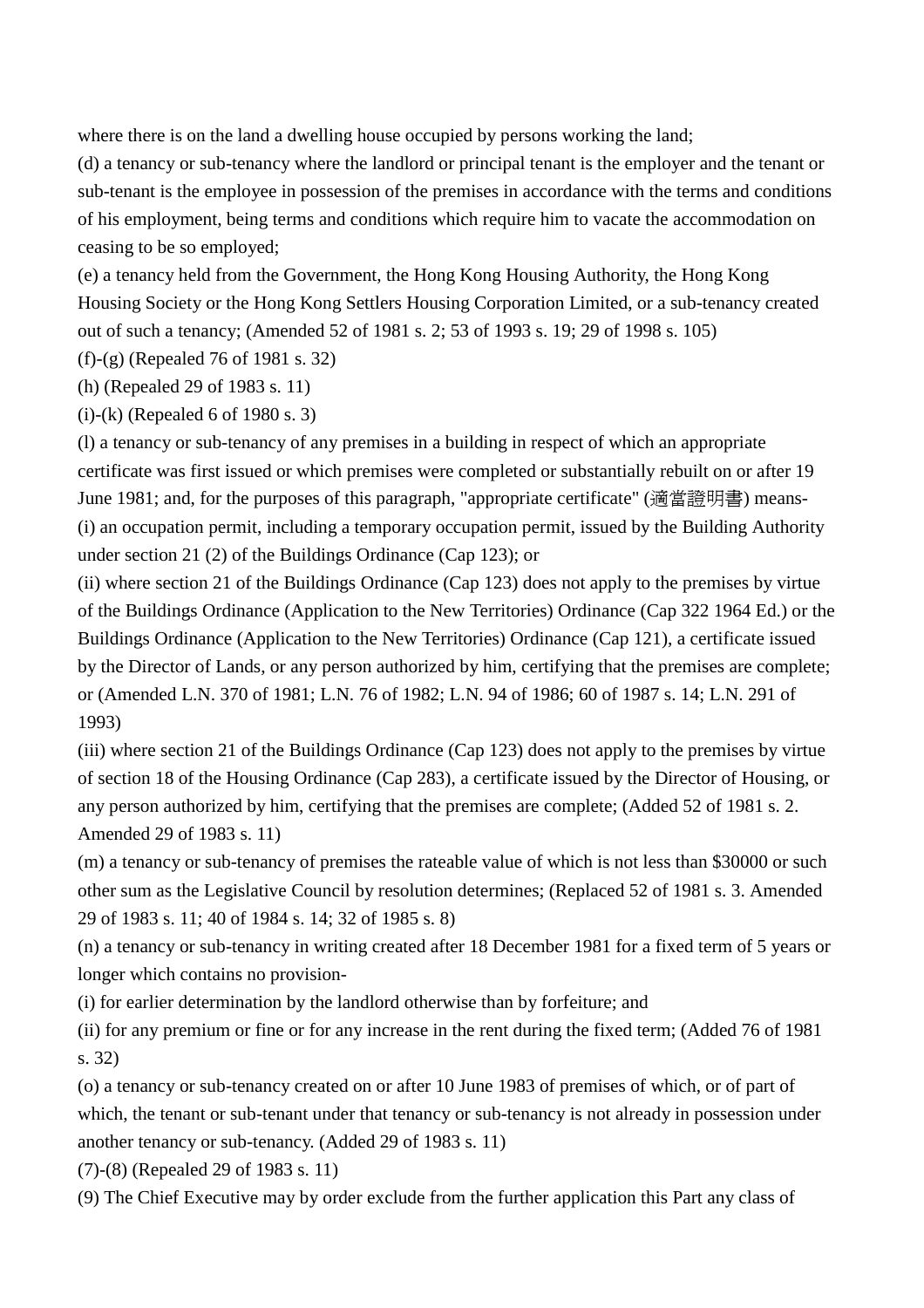tenancy or sub-tenancy, any class of premises or any particular tenancy or sub-tenancy or premises. (Amended 44 of 2000 s. 3)

(10) Subject to subsection (12), for the purposes of this section, the rateable value of any premises shall be-

(a) in the case of premises being a tenement included in the valuation list declared in March 1977 under section 13 of the Rating Ordinance (Cap 116) as amended or altered from time to time up to and including 10 June 1983, the rateable value contained in that list on 10 June 1983; and (b) in any other case, the rateable value which would have been contained in the list referred to in paragraph (a) on 10 June 1983 had the premises been included in that list and which is certified by the Commissioner as regards the premises for the purposes of this section and that certificate shall be final and binding. (Replaced 29 of 1983 s. 11. Amended 77 of 1988 s. 3)

(11) The dates mentioned in subsection (10) may be amended by resolution of the Legislative Council. (Added 29 of 1983 s. 11. Amended 77 of 1988 s. 3)

(12) Any tenancy or sub-tenancy of premises excluded from this Part at any time by virtue of the operation of subsection (6)(m) shall continue to be so excluded notwithstanding any amendment of subsection (10). (Added 29 of 1983 s. 11. Amended 77 of 1988 s. 3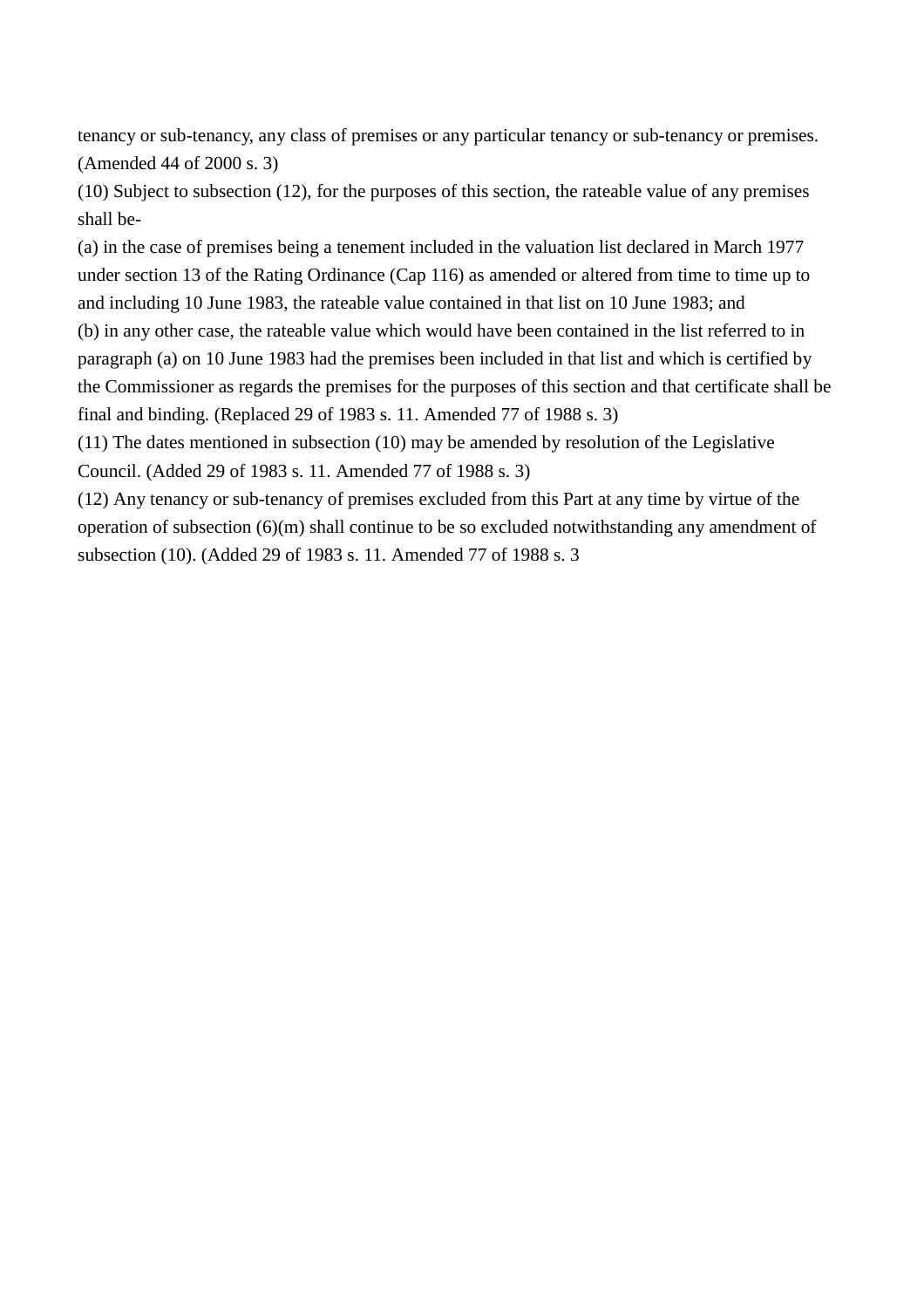| Chapter: 7    | Title: | LANDLORD AND TENANT<br>(CONSOLIDATION)                   | Gazette Number: 29 of 1998 s. 105 |            |
|---------------|--------|----------------------------------------------------------|-----------------------------------|------------|
| Section: 115A |        | <b>ORDINANCE</b><br>Heading: Determining the nature of a | Version Date:                     | 01/07/1997 |
|               |        | tenancy                                                  |                                   |            |

Remarks:

Amendments retroactively made - see 29 of 1998 s. 105

(1) Notwithstanding the purpose for which premises were let, in determining the nature of a tenancy for the purposes of this Part the following provisions shall apply-

(a) in any agreement in writing between a landlord and tenant, a term that the premises shall be used for a specified purpose shall be prima facie evidence that the premises are being used for such purpose;

(b) notwithstanding any evidence as to whether premises were originally let as a dwelling or not let as a dwelling, premises which are being used primarily for another purpose shall be deemed to have been let for such other purpose; but where such primary user is user as a dwelling and in breach of any term in the agreement with the landlord, the onus is on the tenant to establish that such user has been agreed to by the landlord, expressly or by implication, or acquiesced in by him;

(c) subject to paragraph (d), where there exists insufficient evidence as to whether premises were let as a dwelling or not let as a dwelling, the nature of the tenancy shall be determined by the primary user of the premises;

(d) where there is evidence that premises were let otherwise than as a dwelling, or that they were being used otherwise than as a dwelling at the commencement of a sub-tenancy created out of the original tenancy, any premises the subject of such sub-tenancy shall themselves be deemed to be used otherwise than as a dwelling until the sub-tenant satisfies the Tribunal to the contrary;

(e) the use of premises as a boarding or lodging house is a use other than as a dwelling.

(2) In determining whether premises were let, or are being used, as a dwelling, the following may be taken into account-

(a) the covenants, terms and conditions in any Government lease or tenancy; (Amended 29 of 1998 s. 105)

(b) any occupation permit given by the Building Authority under section 21 of the Buildings Ordinance (Cap 123), or under any Ordinance replaced thereby, in relation to the premises;

(c) normal additional uses of premises consistent with the domestic nature of a tenancy having regard to the following-

(i) floor area in occupation part or full-time for such uses;

(ii) the number of people engaged in such uses but not dwelling on the premises;

(iii) the furnishings, fittings and contents of the premises; and

(iv) the gross profits resulting from such uses relative to the rent or proportion thereof paid by the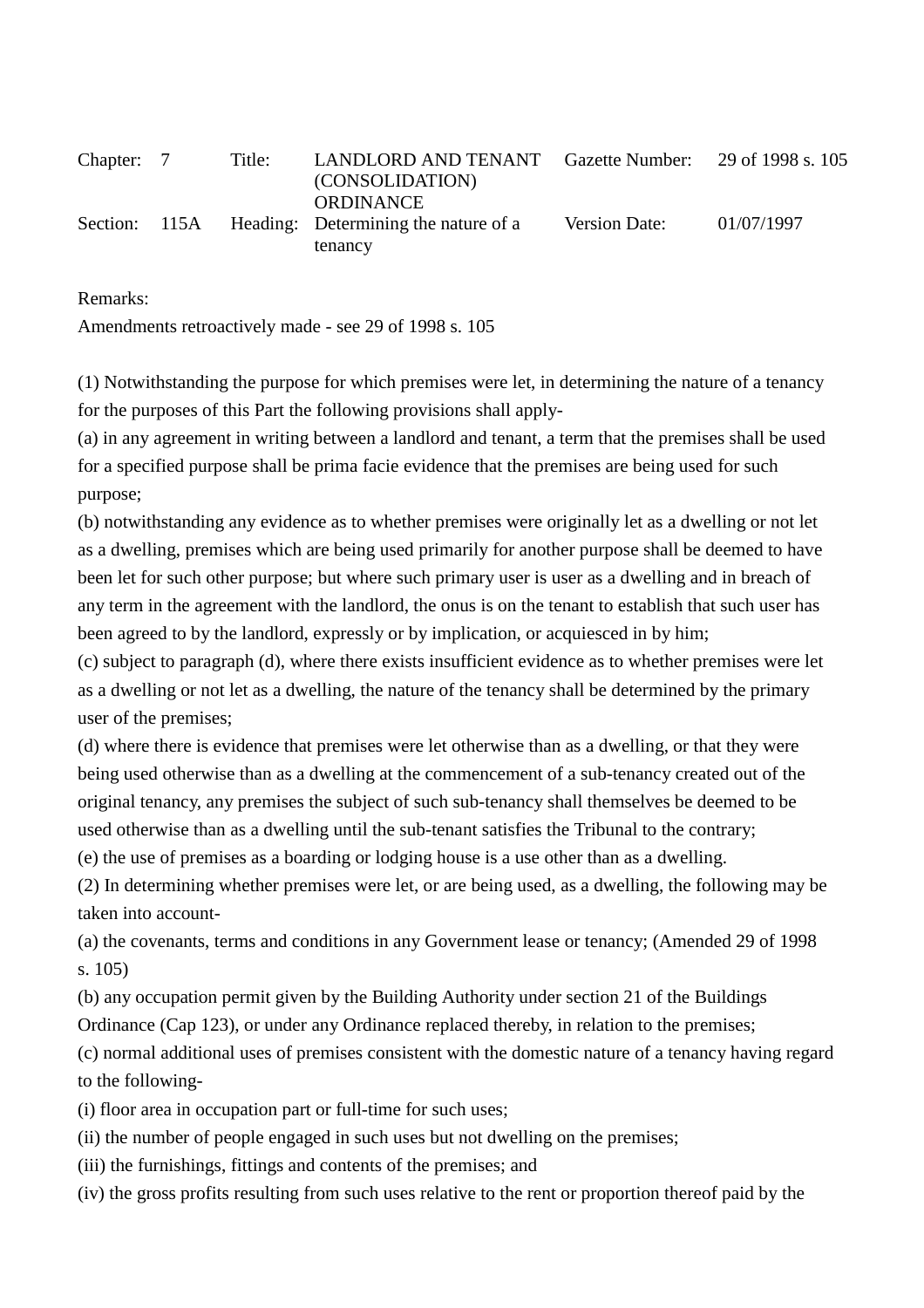person making such profits.

(3) Where a dispute arises as to whether a tenancy is domestic, the landlord or tenant may, if primary user is relevant to the dispute, apply in the specified form to the Commissioner for his certificate as to the primary user of the premises and shall specify in the form the nature of the dispute.

(4) Whether or not a dispute arises as to whether a tenancy is domestic, a landlord or tenant may apply in the specified form to the Commissioner for his certificate as to the primary user of the premises.

(5) Where a person applies to the Commissioner under subsection (4) he shall-

(a) specify in the application form a day, other than a public holiday, on which he would like the inspection to be carried out;

(b) at the time when he lodges the application, pay such fee as may be determined by the Financial Secretary; and

(c) lodge the application form with the Commissioner not less than 10 days before the day specified in the form.

(6) The Commissioner shall, where practicable, carry out the inspection under subsection (7) on the day specified in the application or, if the inspection cannot be carried out on that day, as soon thereafter as is reasonably possible.

(7) Subject to subsection (8), where an application under subsection (3) or (4) is made to the Commissioner, he shall inspect the premises, and may-

(a) where he is satisfied on the evidence available as to the primary user, issue free of charge in the case of an application under subsection (3) and serve on the landlord and tenant a certificate in the specified form as to the primary user of the premises on the day of his inspection;

(b) where he is not so satisfied, issue free of charge in the case of an application under subsection (3) and serve on the landlord and tenant a notice in the specified form declining to express an opinion as to the primary user of the premises.

(8) Where the Commissioner issues a certificate under subsection  $(7)(a)$ , no further application may be made under subsection (3) or (4) before the expiry of 1 year from the date on which that certificate is issued.

(9) A certificate issued by the Commissioner under subsection (7)(a) shall, for all purposes, including an application under subsection (10), be prima facie evidence of the facts set out therein and of the primary user of the premises on the day on which they were inspected.

(10) A party to any tenancy may apply to the Tribunal to determine whether or not a tenancy is domestic and the Tribunal may determine that question for the purposes of this Part.

(Added 53 of 1993 s. 27)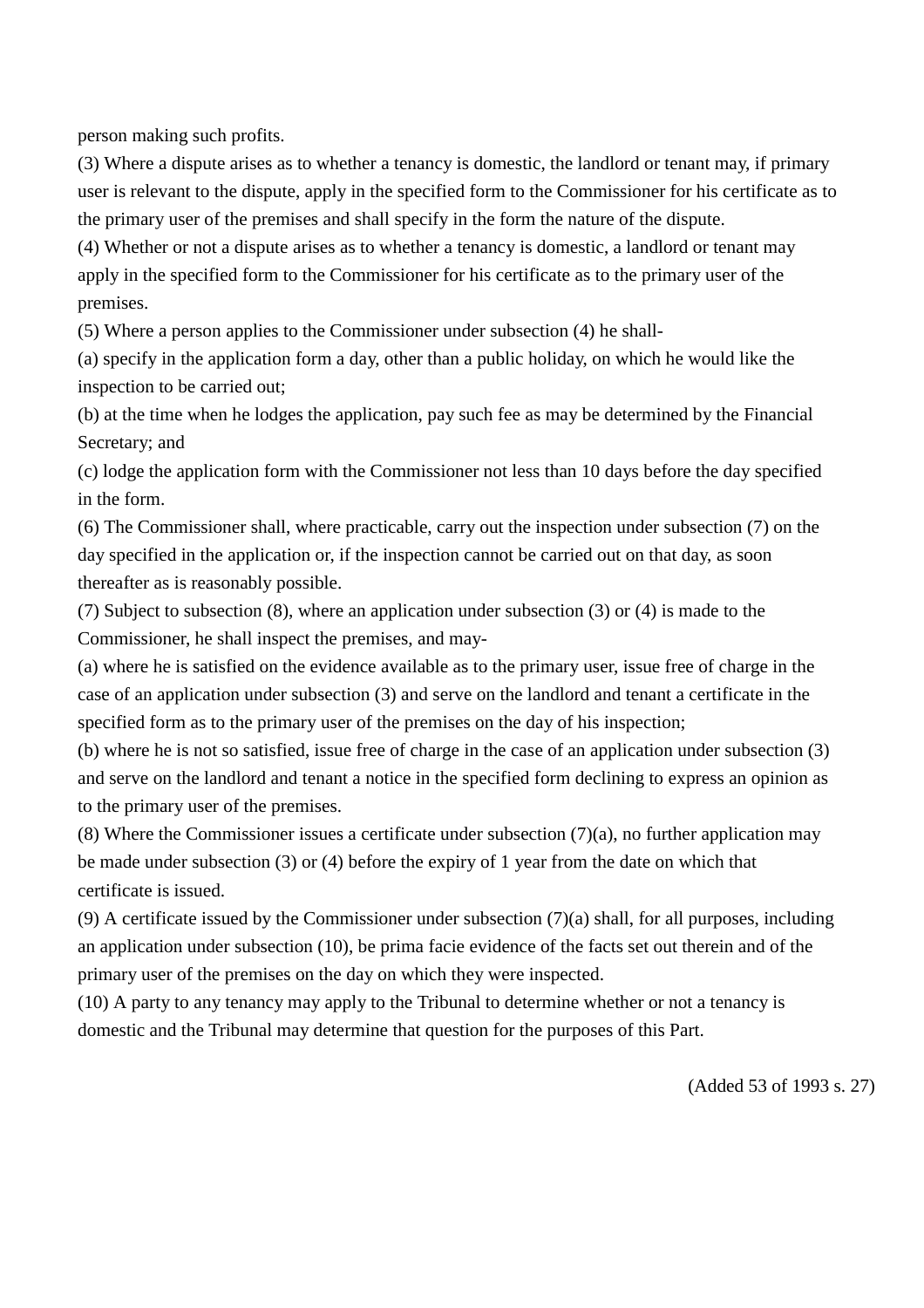| Chapter: 7  | Title: | LANDLORD AND TENANT Gazette Number:<br>(CONSOLIDATION)<br>ORDINANCE | 29 of 1998 |
|-------------|--------|---------------------------------------------------------------------|------------|
| Section: 51 |        | Heading: Meaning of "domestic tenancy" Version Date:<br>(住宅租賃)      | 01/07/1997 |

Remarks:

Adaptation amendments retroactively made - see 29 of 1998 s. 105

(1) For the purposes of section 50, "domestic tenancy" (住宅租賃) and "domestic sub-tenancy" (住 宅分租租賃) mean a tenancy or sub-tenancy of premises let as a dwelling.

(2) Notwithstanding the purpose for which premises were let, in determining the nature of a tenancy for the purposes of this Part, the following provisions shall apply-

(a) in any agreement in writing between a landlord and tenant, or between a principal tenant and sub-tenant, a term that the premises shall be used for a specified purpose shall be prima facie evidence that the premises are being used for such purpose;

(b) notwithstanding any evidence as to whether premises were originally let as a dwelling or not let as a dwelling, premises which are being used primarily for another purpose shall be deemed to have been let for such other purpose:

Provided that where such primary user is user as a dwelling and in breach of any term in the agreement with the landlord or principal tenant, as the case may be, then the tenant or sub-tenant shall be required to establish that such user has been agreed to by the landlord or principal tenant, expressly or by implication, or acquiesced in by him;

(c) subject to paragraph (d), where there exists insufficient evidence as to whether premises were let as a dwelling or not let as a dwelling, the nature of the tenancy or sub-tenancy shall be determined by the primary user of the premises;

(d) where there is evidence that premises were let otherwise than as a dwelling, or that they were being used otherwise than as a dwelling at the commencement of a sub-tenancy created out of the original tenancy, any premises the subject of such sub-tenancy shall themselves be deemed to be used otherwise than as a dwelling until the sub-tenant satisfies the Tribunal to the contrary; (Amended 76 of 1981 s. 34)

(e) the use of premises as a boarding or lodging house is a use other than as a dwelling.

(3) In determining whether premises were let, or are being used, as a dwelling, the following may be taken into account-

(a) the covenants, terms and conditions in any Government lease, tenancy or sub-tenancy; (Amended 29 of 1998 s. 105)

(b) any occupation permit given by the Building Authority under section 21 of the Buildings Ordinance (Cap 123), or under any Ordinance replaced thereby, in relation to the premises;

(c) normal additional uses of premises consistent with the domestic nature of a tenancy or sub-tenancy having regard to the following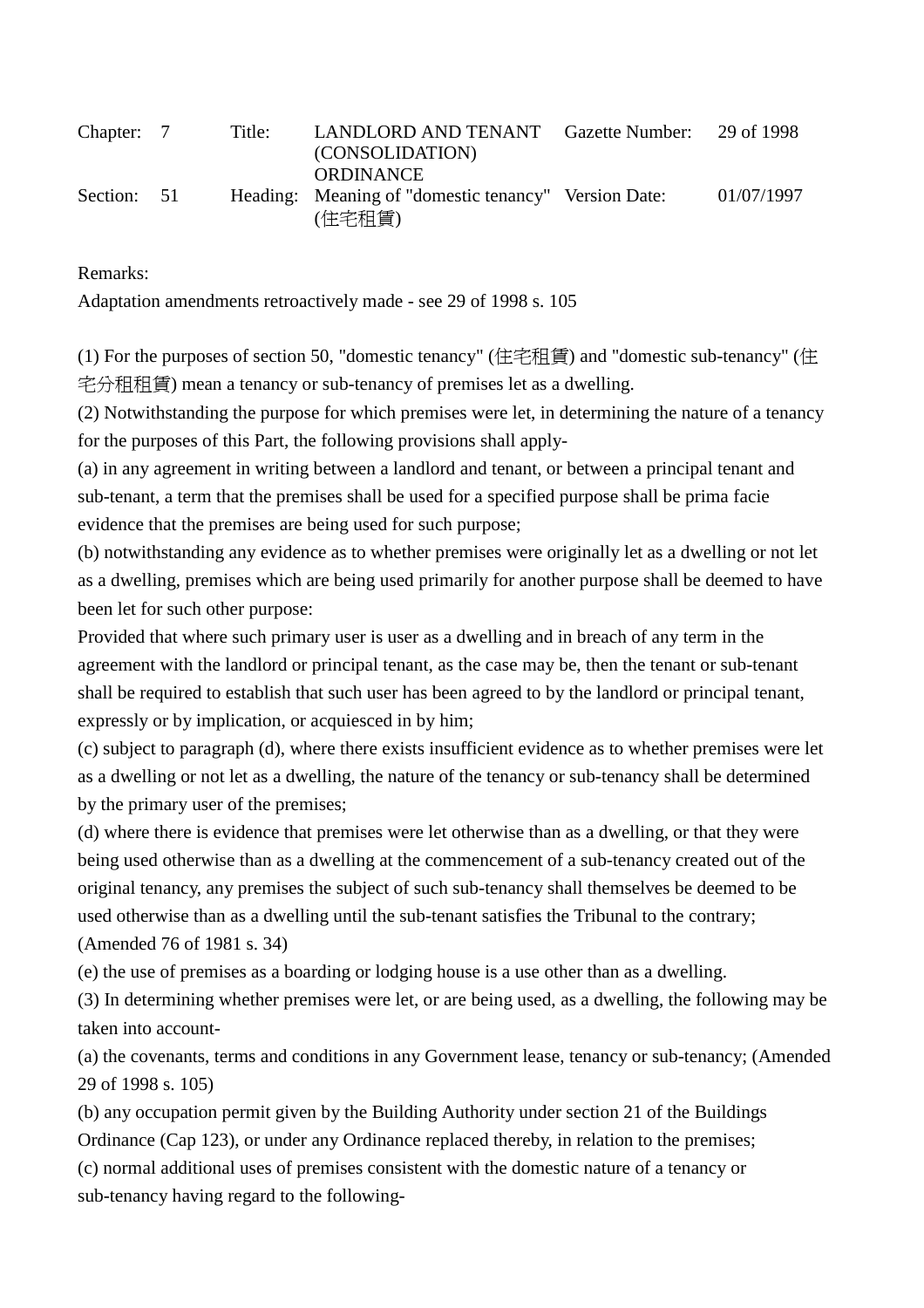(i) floor area in occupation part or full-time for such uses;

(ii) the number of people engaged in such uses but not dwelling on the premises;

(iii) the furnishings, fittings and contents of the premises; and

(iv) the gross profits resulting from such uses relative to the rent or proportion thereof paid by the person making such profits.

(4) Where a dispute arises as to whether a tenancy or sub-tenancy is domestic, the landlord, tenant, principal tenant or sub-tenant may, if primary user is relevant to the dispute apply in the specified form to the Commissioner for his certificate as to the primary user of the premises and shall specify in the form the nature of the dispute.

(4A) Whether or not a dispute arises as to whether a tenancy or sub-tenancy is domestic, a landlord, tenant, principal tenant or sub-tenant may apply in the specified form to the Commissioner for his certificate as to the primary user of the premises. (Added 56 of 1976 s. 3)

(4B) Where a person applies to the Commissioner under subsection (4A) he shall-

(a) specify in the application form a day, other than a public holiday, on which he would like the inspection to be carried out;

(b) at the time when he lodges the application, pay such fee as may be determined by the Financial Secretary; and

(c) lodge the application form with the Commissioner not less than 10 days before the day specified in the form. (Added 56 of 1976 s. 3)

(4C) (Repealed 32 of 1985 s. 9)

(4D) The Commissioner shall, where practicable, carry out the inspection under subsection (5) on the day specified in the application or, if the inspection cannot be carried out on that day, as soon thereafter as is reasonably possible. (Added 56 of 1976 s. 3)

(5) Subject to subsection (5A), where an application under subsection (4) or (4A) is made to the Commissioner, he shall inspect the premises, and may-

(a) where he is satisfied on the evidence available as to the primary user, issue free of charge in the case of an application under subsection (4) and serve on the landlord and tenant or principal tenant and sub-tenant, as the case may be, a certificate in the specified form as to the primary user of the premises on the day of his inspection;

(b) where he is not so satisfied, issue free of charge in the case of an application under subsection (4) and serve on the landlord and tenant or principal tenant and sub-tenant, as the case may be, a notice in the specified form declining to express an opinion as to the primary user of the premises.

(Amended 56 of 1976 s. 3; 29 of 1983 s. 12)

 $(5A)$  Where the Commissioner issues a certificate under subsection  $(5)(a)$ , no further application may be made under subsection (4) or (4A) before the expiry of 1 year from the date on which that certificate is issued. (Added 29 of 1983 s. 12)

(6) A certificate issued by the Commissioner under subsection (5)(a) shall, for all purposes, including an application under subsection (8), be prima facie evidence of the facts set out therein and of the primary user of the premises on the day on which they were inspected. (Amended 76 of 1981 s. 34)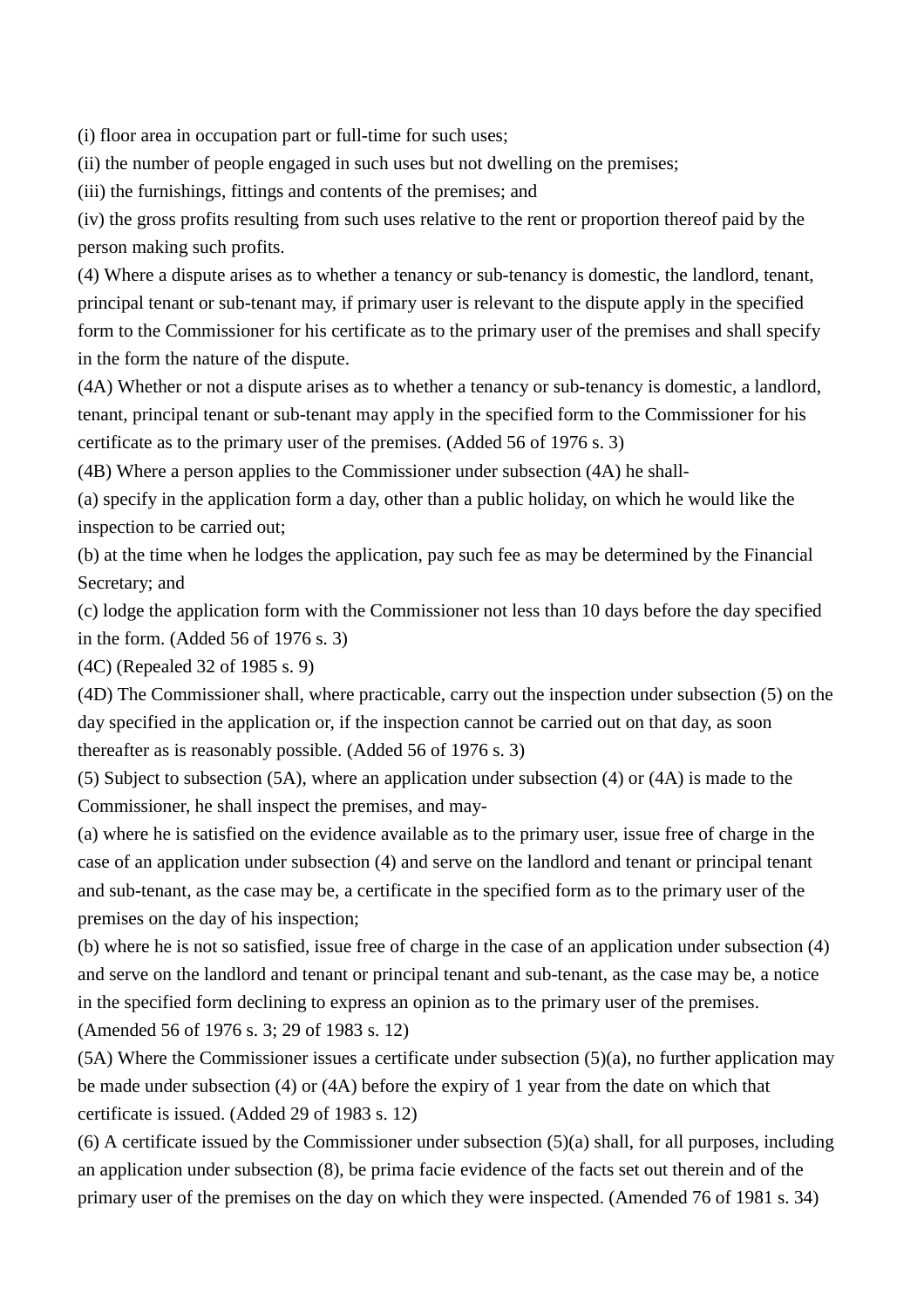# (7) (Repealed 29 of 1983 s. 12)

(8) A party to any tenancy or sub-tenancy may apply to the Tribunal to determine whether or not a tenancy or sub-tenancy is domestic and the Tribunal may determine that question for the purposes of this Part. (Replaced 29 of 1983 s. 12)